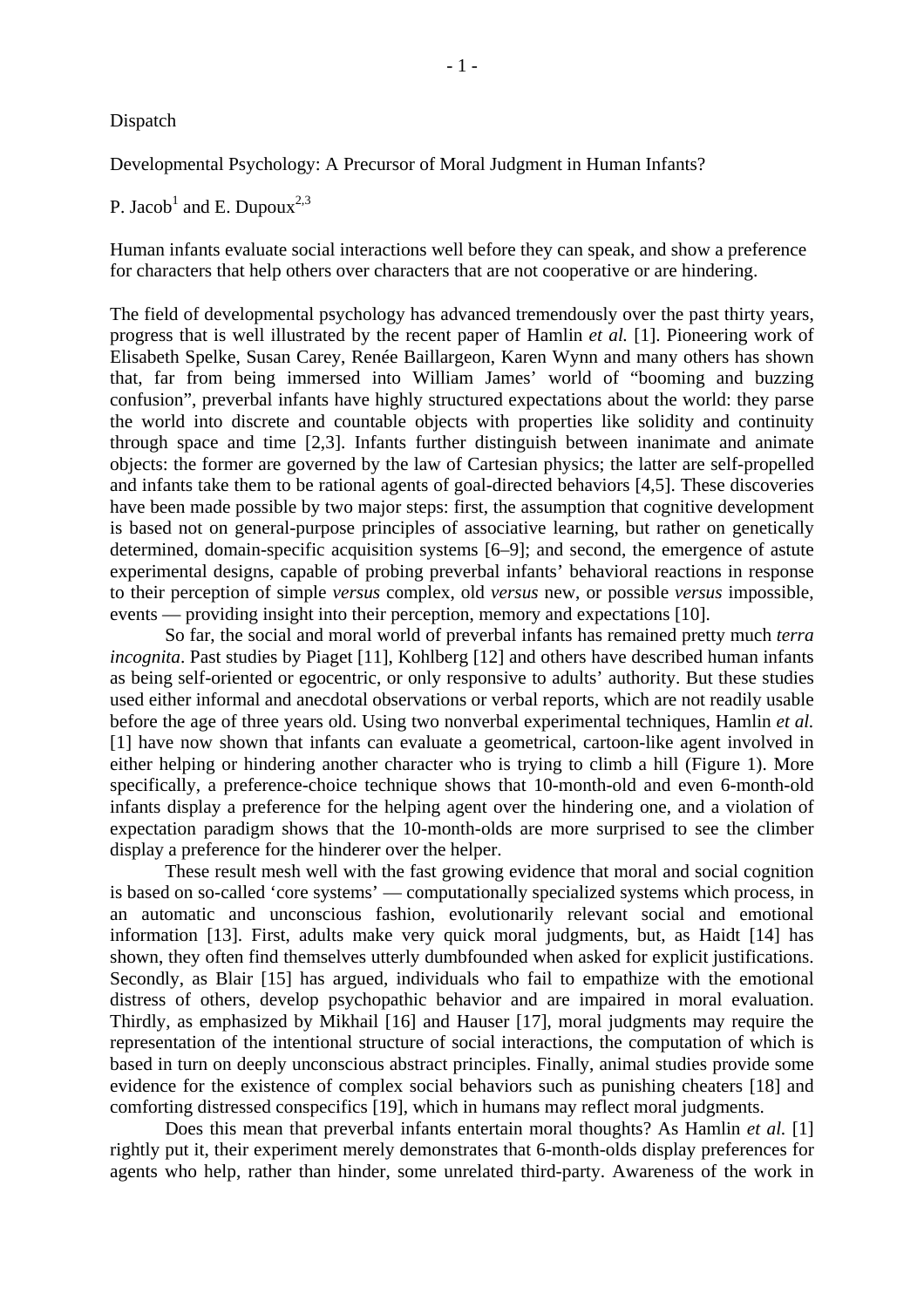other domains of cognitive development, however, should make us suspicious of the claim that there is a single cognitive foundation for human moral cognition. Indeed, in the case of numerical cognition, there is not a single preverbal core system for numbers, but at least two: one system for tracking a small number of objects, and another system for evaluating large quantities or amounts of stuff [20]. Note that neither of these systems is genuinely numerical in the sense of number theory. Similarly, one could propose that morality rests not on one, but on several, core systems, none of which is intrinsically moral.

In the situation used by Hamlin *et al.* [1], there are at least two potentially confounded factors. The hindering agent is both frustrating the climber's intention and also potentially harming him by harshly pushing him on the slope. Similarly, if and when the helping agent promotes the climber's goal *after* the hindering agent has performed his negative act, then the question arises whether the helping agent might also provide comfort to the climber. In the abstract fo their paper, Hamlin *et al.* [1] tend to confuse two different social contrasts: helping *versus* hindering, and comforting *versus* harming. These two dimensions are dissociable: one can hinder the act of another agent so as to prevent him from harming himself. Conversely, one can help another agent perform a harmful act onto himself. In addition, these two dimensions may elicit different emotions: hindering an agent's act causes the agent's anger; harming a patient causes the patient's distress. If so, then there are reasons to think that these two dimensions are processed by two separate systems. Further research is needed to elucidate the number of separate social dimensions that are relevant for human infants.

Before closing, we would like to comment on the developmental difference found by Hamlin *et al.* [1] between the 6-month-old and the 10-month-old infants. They found that the 6-month-olds showed a preference for the helper over the hinderer, but were not more surprised to see the climber approach the hinderer as opposed to the helper. The 10-montholds reacted in both tasks. The authors imply that there could be a developmental trend whereby infants would first use their own first-personal emotional responses in order to evaluate social interactions involving unrelated parties. Only later do they become able to represent the social evaluation of an agent by another character who was either helped or hindered by the agent's act. We suggest that the lack of emotional cues in the climber's responses to either the helper's positive act or the hinderer's negative act might explain the fact that 6-month-olds failed to display more surprise when they saw the climber join the hindering agent than the helping agent. At least, it is worth testing whether adding emotional cues on the part of the climber might enhance the surprise of 6-month-olds.

In brief, the findings by Hamlin *et al.* [1] raise several fascinating issues: is there a unique capacity for social evaluation or several? What is the link between the ability to evaluate helping vs. hindering agents and culturally acquired moral beliefs and norms regarding social cooperation? Are these systems partly learned on the basis of early social interactions? Or are they genetically pre-wired? Are non-human animals able to discriminate between helping and hindering agents too?

## References

1. Hamlin, J.K., Wynn, K., and Bloom, P. (2007). Social evaluation by preverbal infants. Nature *450*, 557-559

2. Spelke, E.S. (1990) Principles of object perception. Cogn. Sci. *14*, 29-56

3. Carey, S., and Xu, F. (2001). (2001) Infants knowledge of objects: Beyond object-files and object tracking. Cognition *80*, 179-213

4. Premack, D. (1990). The infant's theory of self-propelled objects. Cognition *36*, 1-16

5. Gergely, G., Nádasdy, Z., Csibra, G., and Biró, S. (1995). Taking the intentional stance at 12 months of age. Cognition *56*, 165-193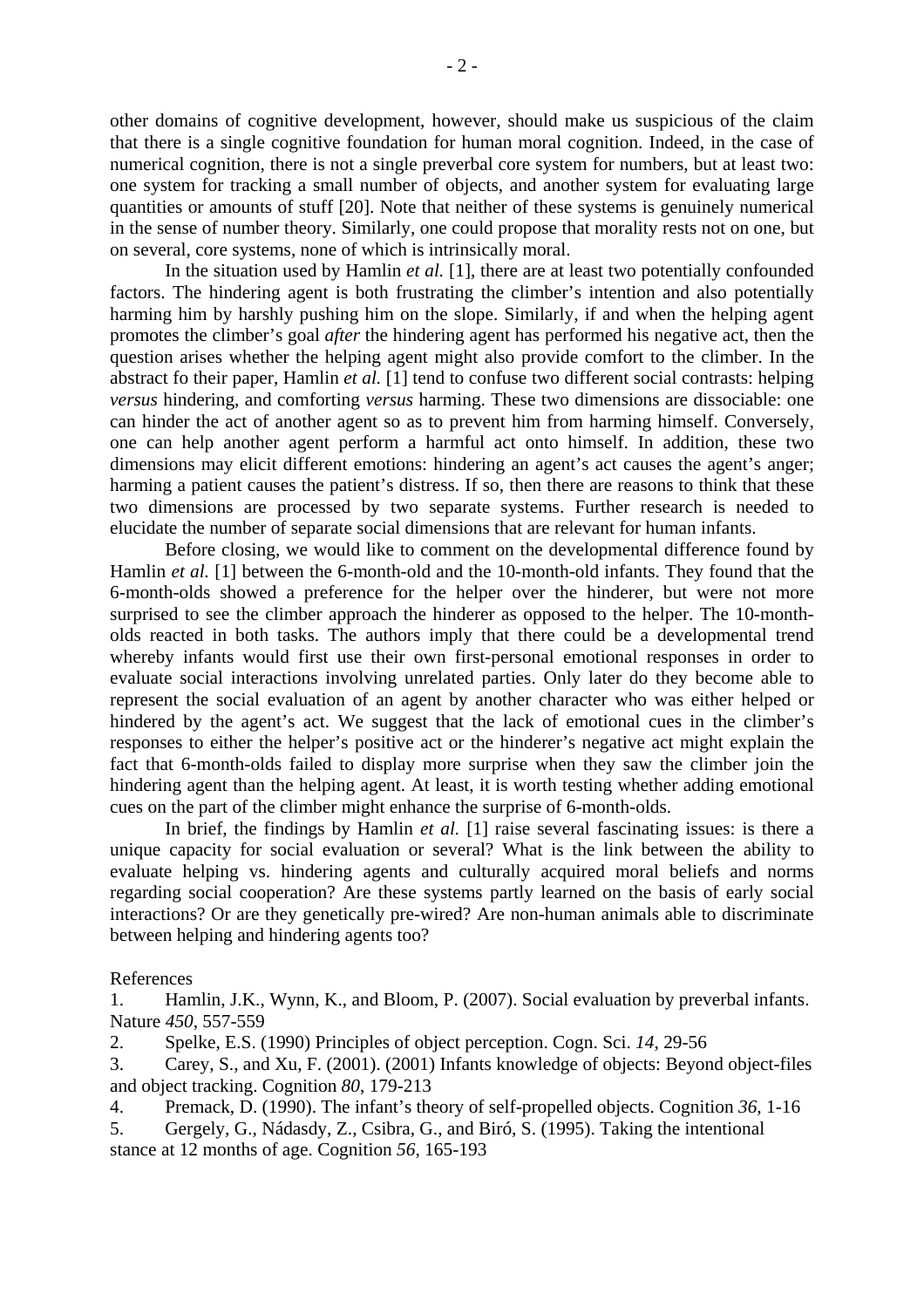6. Gallistel, C.R. (2000). The replacement of general-purpose learning models with adaptively specialized learning modules. In The Cognitive Neurosciences (2nd edn) (Gazzaniga, M.S., ed), 1179-1191, Cambridge, MA.

7. Chomsky, N. (1975). Reflections on language. Pantheon Books

8. Carey, S., and Spelke, L. (1994). Domain-specific knowledge and conceptual change. *In Mapping the Mind: Domain Specificity in Cognition and Culture (*Hirschfeld, A., and Gelman, S.A., eds), 169-200, Cambridge University Press

9. Spelke, E.S., and Kinzler, K.D. (2007). Core knowledge. Dev. Sci*. 10*, 89-96

10. Mehler, J., and Dupoux, E. (1994). What infants know. Blackwell

11. Piaget, J. (1932). Le jugement moral chez l'enfant. Presses Universitaires de France

12. Kohlberg, L. (1981). Essays in Moral Development, vol. 1: the philosophy of moral development. Harper and Row

13. Dupoux, E., and Jacob, P. (2007). Universal moral grammar: a critical appraisal. Trends Cogn. Sci. *11*, 373-378

14. Haidt, J. (2001). The emotional dog and its rational tail: a social intuitionist approach to moral judgment. Psychol. Rev*. 108*, 814-834

15. Blair, J.R. (1995). A cognitive developmental approach to morality - Investigating the psychopath. Cognition *57*, 1-29

16. Mikhail, J. (2007). Universal moral grammar: theory, evidence and the future. Trends Cogn. Sci. *11*, 143-152

17. Hauser, M.D. (2006). Moral Minds : How Nature Designed our Universal Sense of Right and Wrong. Ecco Press

18. Hauser, M.D. (1992). Costs of deception: Cheaters are punished in rhesus monkeys (Macaca mulatta). Proc. Natl. Acad. Sci. USA *89*, 12137-12139

19. de Waal, F.B.M., and Yoshihara, D. (1983) Reconciliation and redirected affection in rhesus monkeys. Behaviour *85*, 224-241

20. Feigsenson, L., Dehaene, S., and Spelke, E. (2004) Core systems of numbers. Trends Cogn. Sci. *8*, 307-314

<sup>1</sup>Institut Jean Nicod, Ecole des Hautes Etudes en Sciences Sociales, Departement d'Etudes Cognitives-Ecole Normale Supérieure, Centre National de la Recherche Scientifique, 29 rue d'Ulm, Paris 75005, France. <sup>2</sup>Laboratoire de Sciences Cognitives et Psycholinguistique, Ecole des Hautes Etudes en Sciences Sociales, Departement d'Etudes Cognitives-Ecole Normale Supérieure, Centre National de la Recherche Scientifique, 29 rue d'Ulm, Paris 75005, France. 3 Maternité Port-Royal, Faculté de Médecine Port Royal-Cochin, APHP, Université René Descartes, 123 boulevard de Port-Royal, F75014 Paris, France. E-mail: emmanuel.dupoux@gmail.com

Figure 1. The nonverbal experimental technique used by Hamlin *et al.* [1]

(A) Social interaction events shown to infants. The climber (red character) attempts to climb the hill twice, each time falling back to the bottom of the hill. On the third attempt, the climber is either bumped up the hill by the helper (yellow character, left panel) or bumped down the hill by the hinderer (blue character, right panel). In the violation of expectation task (B), infants' looking times are measured for two events: The climber moves from the top of the hill to sit with the character on the right (left panel) or the left (right panel). In the choice paradigm, infants are presented with two toys, the helper and the hinderer, and are asked to choose one. (Reproduced with permission from [1].)